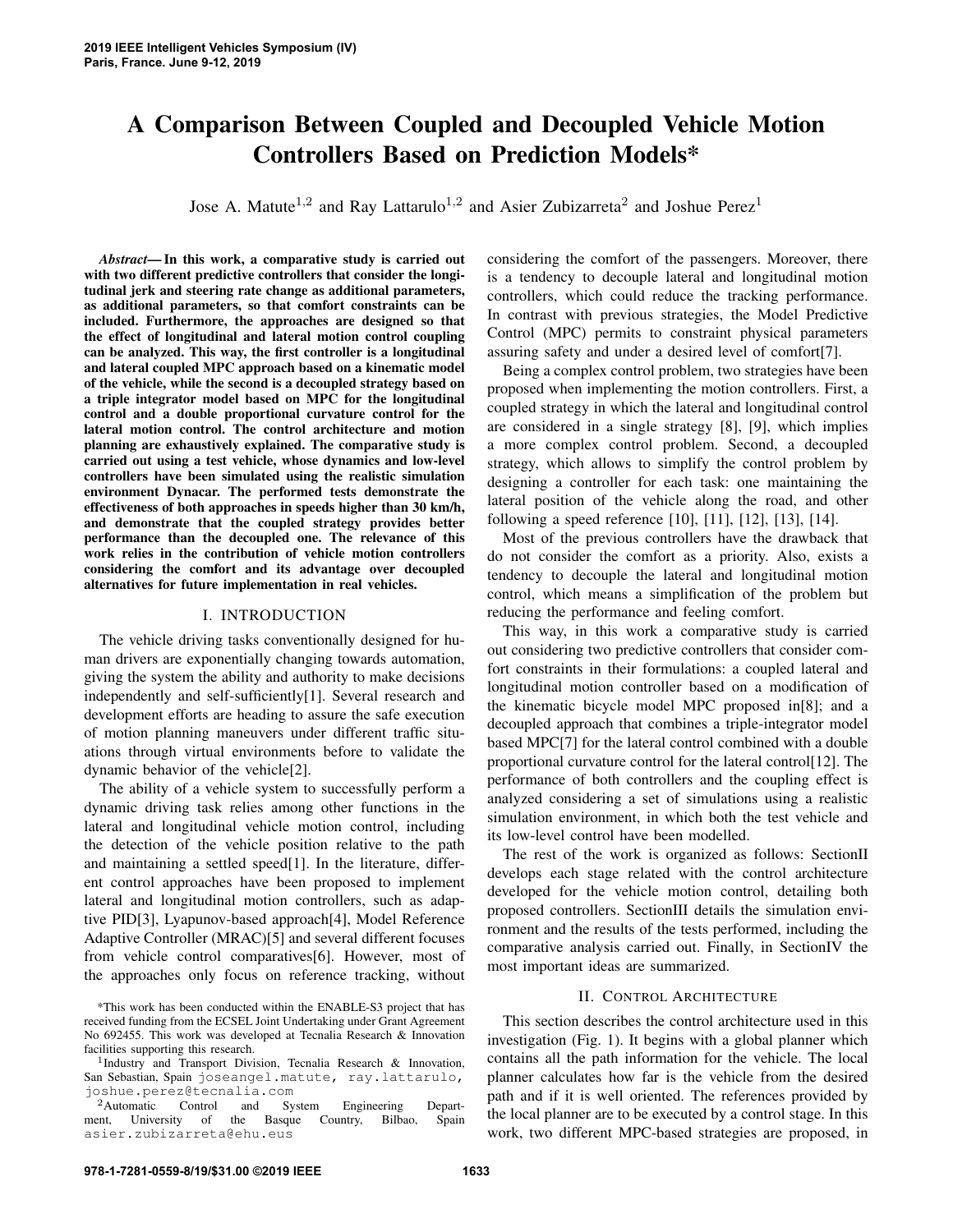

Fig. 1. Architecture for coupled and decoupled control

which the longitudinal and lateral vehicle motion control is presented in coupled and decoupled form. To execute these controllers some driving constraints as comfort are included. Finally, the test platform and the simulation environment area are presented.

#### *A. Global planner*

The designed route optimizes a space slightly smaller than 20 per 100 meters commonly used for real tests. An even number of maneuvers turning both to right and left attempt to reproduce real urban scenarios as roundabouts (RA), lane changes (LC) and intersections (INT). Smooth trajectories are obtained applying a parametric Bezier curve procedure [15]. To generate the route are necessary the entrance, exit and radius (for roundabouts) locations, and the design parameters (D). Each section of the route is designed with an even number of points (N) of 21.

An approximating polynomial  $\gamma(T)=(X(T), Y(T))$  with  $T\epsilon[-1, 1]$  as a design variable is used to calculate the curvature  $k$  based on derivatives [16] at each point of the route using the Eq. 1:



Fig. 2. Smoothed path with Bezier curves

$$
k = \frac{|X'Y'' - Y'X''|}{(X'^2 + Y'^2)^{\frac{3}{2}}}
$$
 (1)

where  $X$  and  $Y$  are the coordinates expressed in the global reference frame depicted in Fig. 4.

The reference velocity  $v_{ref}$  along the desired route is calculated using Eq. 2. A comfort criteria is introduced considering a permissible total acceleration to be felt by the passengers  $a_w$ [17]. k is the curvature of each point in the route. The weight index  $(n_w=1.4)$  is based on the standard ISO2631-1.

$$
v_{ref} = \sqrt{\frac{a_w}{n_w k}}
$$
 (2)

The route in local coordinates and orientations, as well as the main points for the different maneuvers planned using Bezier curves are shown in Fig. 2. The curvature and velocities obtained from Eqs. 1-2.

#### *B. Local Planner*

In this stage the differences between the location of the vehicle and the route from the Global Planner are calculated according with the parameters depicted in Fig. 4. As the route is divided in consecutive straight segments, if the projection of the vehicle onto the segment is out of bounds the previous or the next segment must be selected to make a new projection. Eq. 3 is useful to know if the projection of the vehicle is on the segment:

$$
v = \frac{(X_i - X_0)(X_1 - X_0) + (Y_i - Y_0)(Y_1 - Y_0)}{(X_1 - X_0)^2 + (Y_1 - Y_0)^2}
$$
 (3)

where the value of  $v$  must be from 0 to 1 for a correct projection of the vehicle on the segment of the route. A previous or next segment will be selected in case of the value of  $v$  be negative or higher than 1, respectively. This means that the projection is out of bounds.

After the projection of the vehicle is onto the selected segment, the perpendicular distance of the vehicle to the route and the difference in their orientations are calculated, being these the lateral and angular errors. A flow diagram of this process is shown in Fig. 3.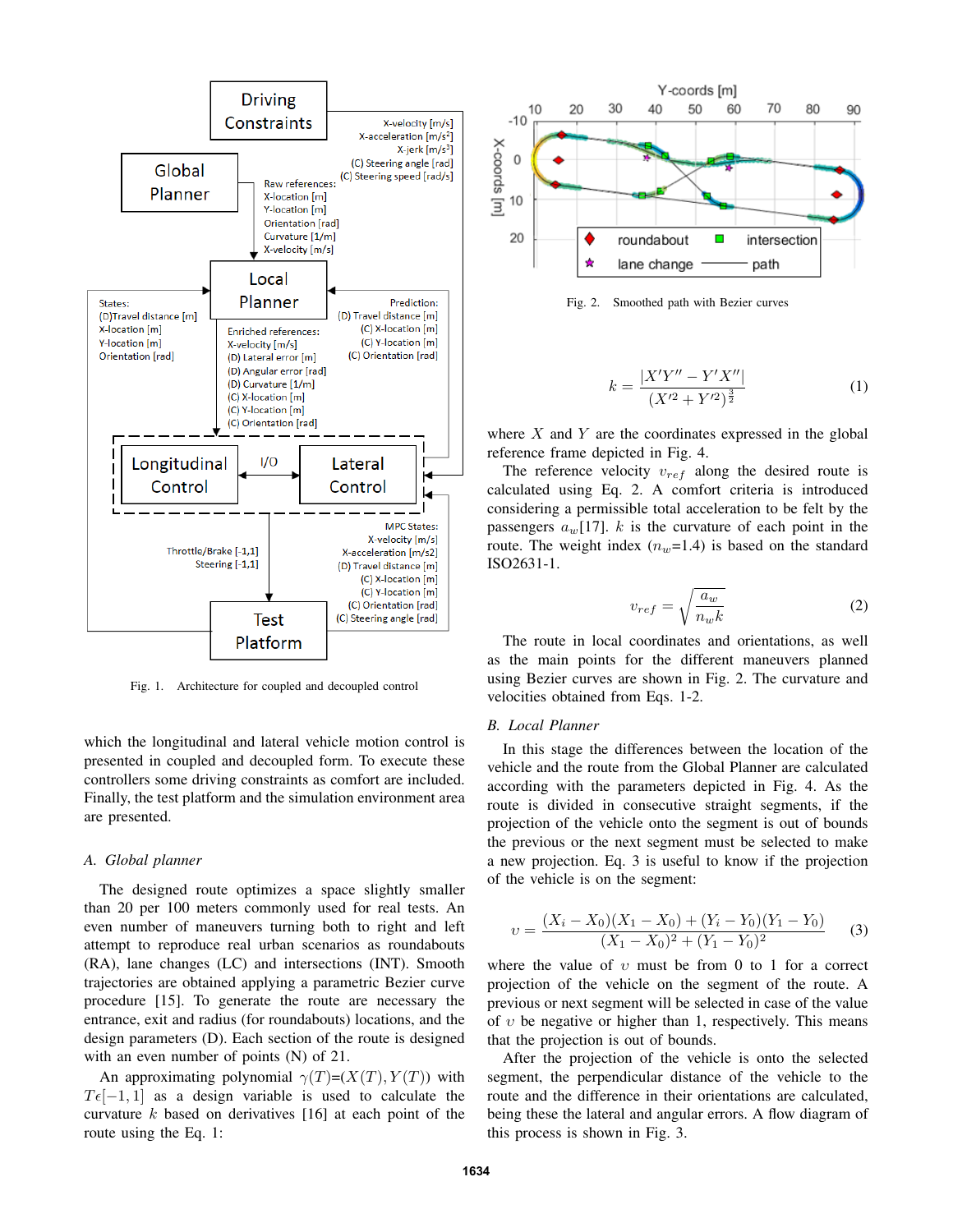Parameters from the route planner as  $v_x, X, Y, \Psi$  (Fig. 4) and the curvature  $k$  are taken from the selected segment of the route as references for the control. Eqs. 4 and 5 show the calculation of vehicle's lateral and angular errors with respect to a route segment.

$$
e_y = \frac{(Y_i - Y_0)(X_1 - X_0) - (X_i - X_0)(Y_1 - Y_0)}{(X_1 - X_0)^2 + (Y_1 - Y_0)^2}
$$
 (4)

$$
e_{\phi} = \arctan 2(\sin(\Psi_i - \Psi_0), \cos(\Psi_i - \Psi_0))
$$
 (5)

## *C. Vehicle Motion Control*

In this section, the lateral and longitudinal control approaches are detailed. As stated in the introduction, two control approaches will be detailed and compared. The first is based on a coupled approach, that used a kinematic bicycle model to perform lateral and longitudinal MPC control. The second is a decoupled approach, in which a triple integrator model is used to implement a longitudinal MPC control, and a double proportional curvature control for the lateral control.

For the rest of the section, the following nomenclature is used: the  $x$  and  $y$  are the coordinates relative to the longitudinal and lateral axis of the vehicle with origin in the center of gravity,  $X$  and  $Y$  are the global coordinates,  $\Psi$  is the heading angle of the vehicle,  $d_x$  is the path travel distance,  $v_x$  is the longitudinal speeds,  $a_x$  is the longitudinal acceleration,  $\delta$  is the front wheel steering angle, and the  $j_x$ and  $\Delta\delta$  are the longitudinal jerk and the front wheel steering rate change of the vehicle, respectively.

In order to detail the developed controllers, this section is divided as follows: In section II-C.1 the Kinematic Bicycle model used in the coupled controller is detailed. Section II-C.2 details the triple integrator model used in the decoupled controller. Section II-C.3 specifies the MPC formulation. Section II-C.4 explains the considered driving constraints, which are applied to both controllers. Finally, Section II-C.5 mentions the toolbox employed to solve the MPC formulation.

*1) Kinematic Bicycle Model for the Coupled Controller:* The kinematic bicycle model is used in the MPC coupled controller to consider lateral and longitudinal coupled behavior of the vehicle. The two front and rear wheels are lumped into a unique wheel in the centers of the front and rear axles, respectively (Fig. 4). The constant  $L$  denotes the wheelbase



Fig. 3. Route tracker in control architecture



Fig. 4. Simplified kinematic bicycle model of the vehicle

of the vehicle. Focusing in comfort, this model differs from [8] in the addition of Eqs. 7b and 7f permitting to choose the rate change of physical control devices. Also, the slip angle variable is removed from the original system of equations detailed in [18] due to its negative effect in the longitudinal vehicle motion control. Eqs. 7a-7f and the following explicit ODE formulation describes the kinematic bicycle model:

$$
\dot{d}_x = v_x \qquad (6a) \qquad \dot{v}_x = a_x \qquad (7a)
$$

$$
\dot{v}_x = a_x \qquad (6b) \qquad \dot{a}_x = j_x \qquad (7b)
$$

$$
\dot{a}_x = j_x \qquad (6c) \qquad \dot{X} = v_x \cos(\Psi) \qquad (7c)
$$

$$
\dot{Y} = v_x \sin(\Psi) \tag{7d}
$$

$$
\dot{\Psi} = \frac{v_x \tan(\delta)}{L} \tag{7e}
$$

$$
\dot{\delta} = \Delta \delta \tag{7f}
$$

*2) Triple Integrator Model for the Decoupled Controller:* A triple-integrator is implemented to model the longitudinal kinematic of the vehicle in the proposed decoupled controller[7]. In this approach, the vehicle is considered as an ideal particle which is considered as an ideal particle traveling along a predefined route. An explicit ODE formulation describing the longitudinal model of the vehicle is represented in Eqs. 6a-6c:

For the lateral control of the vehicle, the lateral and angular errors, and the curvature  $k$  of the path are used as proposed in [12]. This strategy has proven to be useful in the tracking of routes with curvatures of variable ratio. The headway distance varies with the speed of the vehicle, taking a point that is 0.3s in front of the center of gravity of the vehicle. Eq. 8 specifies the lateral control calculation:

$$
U_y(t) = G_1k + G_2e_y + G_3e_{\phi}
$$
 (8)

where the constants  $G_1, G_2$  and  $G_3$  are the controller gains which values are selected as  $1, 0.1$  and  $-1$ , respectively.

*3) MPC Formulation:* The linear and nonlinear vehicle dynamics described for a coupled strategy in Eqs. 7a-7f or a decoupled strategy in Eqs. 6a-6c can be expressed as the following general compact form: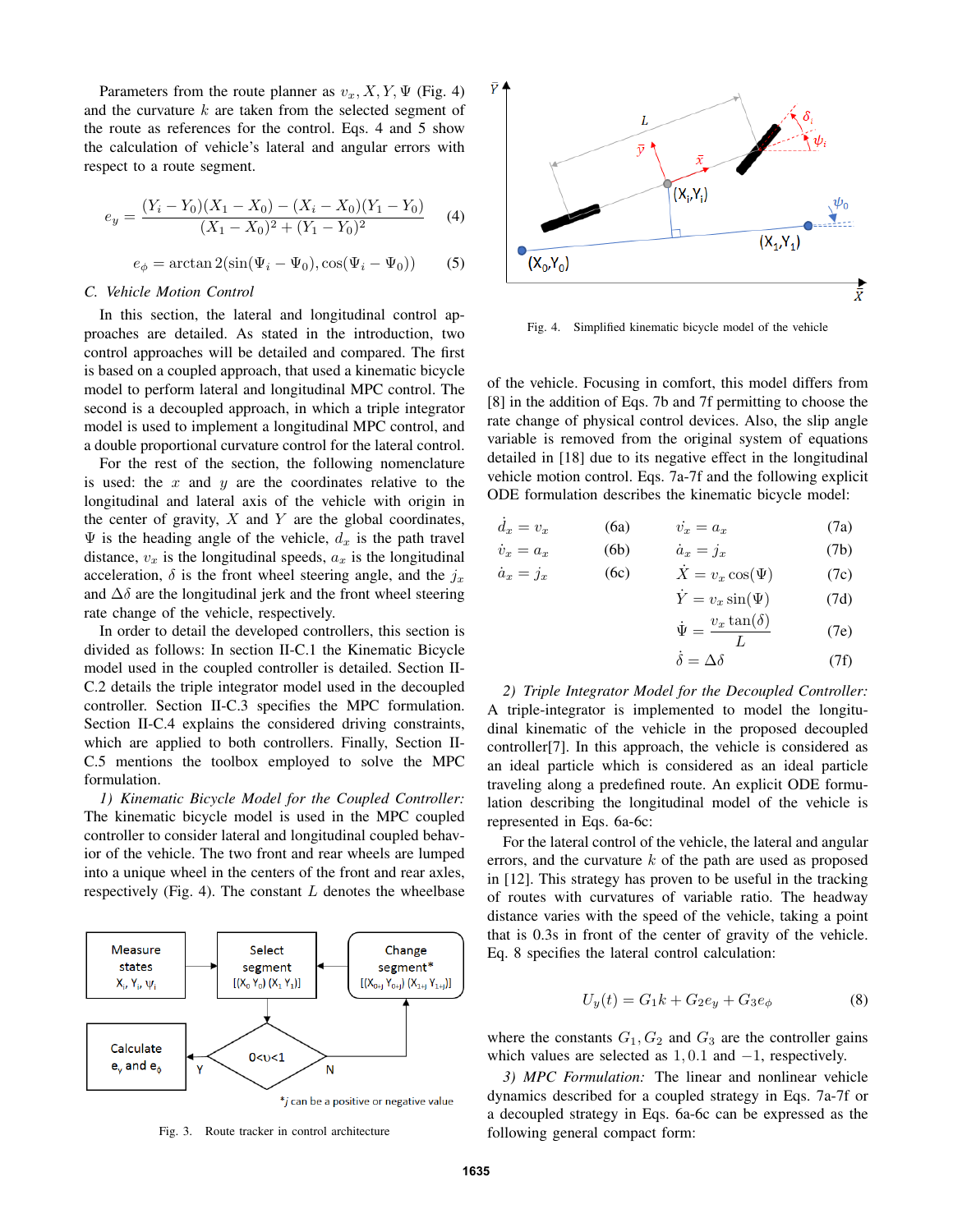$$
\frac{d\chi}{dt} = f(\chi(t), u(t))\tag{9}
$$

where the state and control parameters are different depending of the model employed. For the triple-integrator model are  $\chi = [d_x, v_x, a_x]^T$  and  $u = j_x$ . For the kinematic bicycle model are  $\chi = [\dot{v}_x, \dot{a}_x, \dot{X}, \dot{Y}, \dot{\Psi}, \dot{\delta}]^T$  and  $u = [j_x, \Delta \delta]^T$ .

The aim of the control task consists to follow a defined trajectory under specific velocities from an initial position with zero speed in the track. The vehicle dynamics for a coupled or decoupled strategy has a fixed time step  $T_s$ . The output states are defined for the coupled control in Eq. 10b and for the decoupled control in Eq. 10a as follows:

$$
\eta(k) = h(\chi(k)) = [0 \ 1 \ 0] \ \chi(k)
$$

(10a)

$$
\eta(k) = h(\chi(k)) = \begin{bmatrix} 1 & 0 & 0 & 0 & 0 & 0 \\ 0 & 0 & 1 & 0 & 0 & 0 \\ 0 & 0 & 0 & 1 & 0 & 0 \\ 0 & 0 & 0 & 0 & 1 & 0 \end{bmatrix} \chi(k)
$$
\n(10b)

The next cost function is considered for the optimization:

$$
J(\chi(t), u(t)) = \sum_{i=1}^{H} \|\eta_{t+i,t} - \eta_{t+i,t}^{ref}\|_{Q}^{2} + \|u_{t+i,t}\|_{R}^{2} \quad (11)
$$

where  $\eta = v_x$  for the triple-integrator model and  $\eta =$  $[v_x, x, y, \Psi]^T$  for the kinetic bicycle model with  $\eta_{ref}$  as the respective reference parameter. The first summand denotes the penalty on speed reference and trajectory errors while the second one measures the command signals to the actuation devices. The weighting matrices  $Q$  and  $R$  are defined intuitively in order to provide a balance between safety and comfort as  $Q = diag([1, 10])$  and  $R = [1]$  for the triple integrator model, and  $Q = diag([1, 1, 1, 1, 1, 1])$ and  $R = diag([1, 1, 1, 1])$  for the kinetic bicycle model. The finite horizon optimal control problem formulation is solved at each step  $t$  as:

$$
\min_{\eta(\cdot), u(\cdot)} J(\chi_t, u_t) \tag{12a}
$$

$$
s.t. \qquad \chi_{k+1,t} = f^{dt}(\chi_{k,t}, u_{k,t}) \qquad (12b)
$$

$$
\eta_{k,t} = h(\chi_{k,t}) \qquad (12c)
$$

$$
k = t, \ldots, t + H \qquad (12d)
$$

$$
\zeta_{f,min} \le \zeta_{k,t} \le \zeta_{f,max} \qquad (12e)
$$

$$
u_{f,min} \le u_{k,t} \le u_{f,max} \tag{12f}
$$

$$
\chi_{t,t} = \chi(t) \qquad (12g)
$$

where  $\eta_{t+i,t}$  is the output prediction at time  $t + i$  beginning from state  $\chi_{t,t} = \chi(t)$ , H denotes the output prediction horizon. At the next step  $t+1$ , the optimal problem is solved again with a new horizon based on a new measurement of the states  $\chi(t+1)$ .

One of the improvements of the control stage proposed is the possibility to define the level of driving comfort through the definitions of longitudinal jerk and steering rate change as control constraints. The limitation of this parameters helps to reduce sudden changes in acceleration, braking and steering. The MPC outputs  $j_x$  and  $\Delta\delta$  are numerically integrated before the next stage to be used as control parameters.

*4) Driving Constraints:* The lower and upper bounds for the state  $(\zeta_{k,t})$  in Eqs. 13a, 13b and 13d, and control constraints  $(u_{k,t})$  in Eqs. 13c and 13e are selected according with the MPC model employed:

$$
triple-integrate \qquad \qquad 0 \le v_{k,t}^x \le v_{k,t}^{ref} \qquad (13a)
$$

$$
-3 \le a_{k,t}^x \le 1 \qquad (13b)
$$

$$
-2 \le j_{k,t}^x \le 2 \qquad (13c)
$$

$$
kinetic - bicycle \t -0.52 \le \delta_{k,t} \le 0.52 \t (13d)
$$

 $-0.50 \le \Delta \delta_{k,t} \le 0.50$  (13e)

where the constraints defined for the triple-integrator model are also applied to the kinetic bicycle model at each iteration t. The route planner of Section II-A specifies the references  $\eta_{k,t}$  for the entire horizon.

*5) MPC Solver:* The open-source ACADO Toolkit is used to solve the optimal control problem previously described [19]. The time continuous Optimal Control Problem (OCP) is reformulated to an approximate nonlinear program (NLP) using the direct multiple shooting discretization method. The generalized Gauss-Newton approximation iterates by solving the Sequential Quadratic Program (SQP) algorithm to solve the NLP. The SQP is then solved by the dense linear algebra solver qpOASES3. A continuous output Implicit Runge-Kutta of Gauss-Legendre integrator of order 2 is exported by the code to simulate the system with 20 integration steps. The horizon estimation is parametrized to obtain  $H = 10$ elements of 0.3s each of uniform duration.

#### *D. Test Vehicle*

The comparative study proposed in this investigation is performed in Dynacar[20]. This is an environment and vehicle dynamics simulator integrated in the control architecture shown in Fig. 1 as a generated C code compiled in a MEX function running in MATLAB/Simulink 2015b. The simulation environment consists of a plain circuit that contains several traffic features, reproducing an ideal scenario generally used for real automated driving tests.

The vehicle model relies on a multi-body formulation of 14 degrees of freedom (DOF) [11]. The chassis and wheels are linked through knuckle-type suspensions relating their movements through look-up tables. This formulation design permits to apply independent torques on each wheel being broadly flexible in the integration of any powertrain or braking model.

The simulated vehicle selected for the simulated test platform is an electric Renault Twizy 80. The characteristics are depicted in Table I. The CG location is measured from the front axle of the vehicle.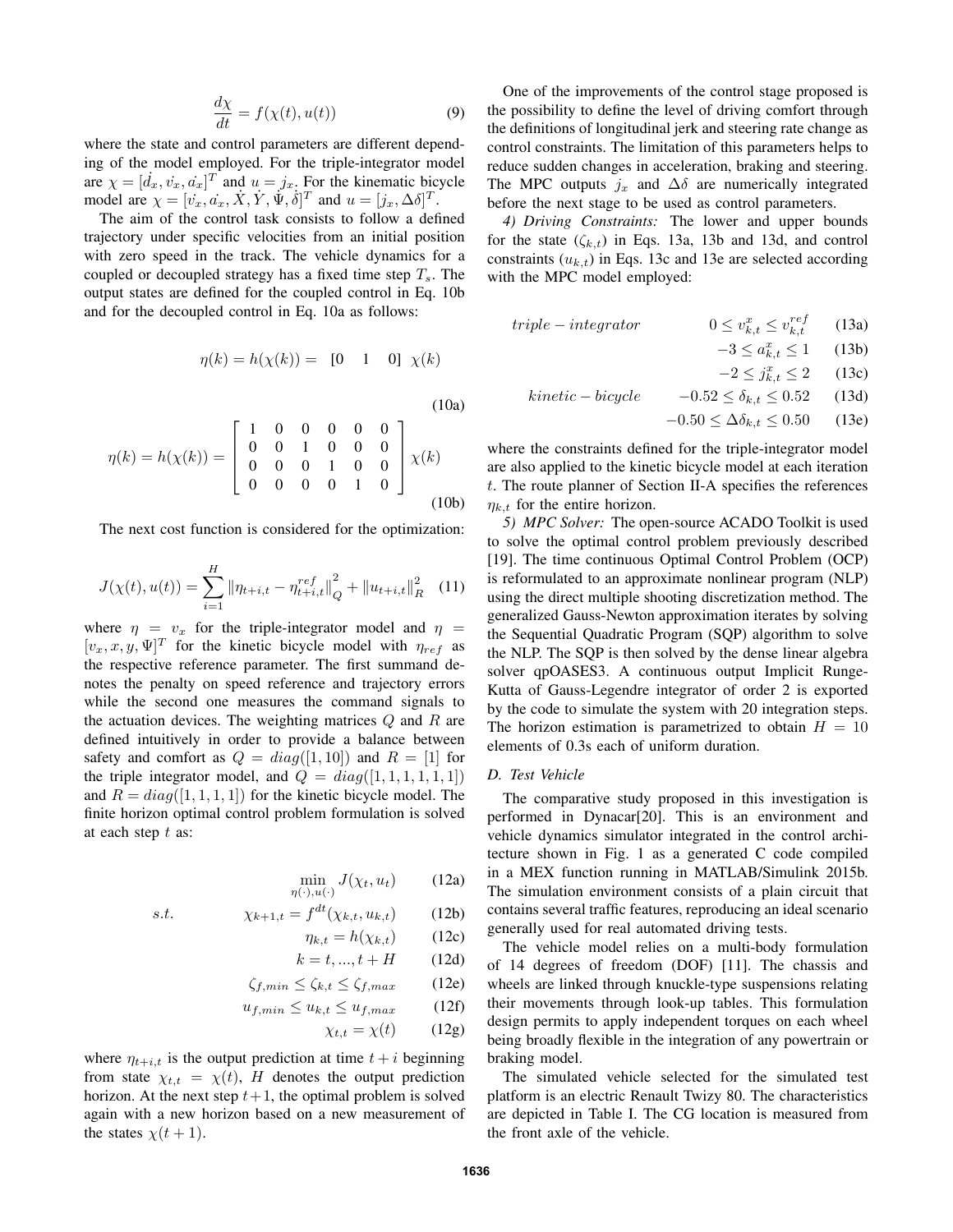TABLE I RENAULT TWIZY 80 TECHNICAL SPECIFICATIONS

| <b>Mass</b>        | 611.50                          | kg      |
|--------------------|---------------------------------|---------|
| Dimensions         | $2.34 \times 1.23 \times 1.45$  | m       |
| CG location        | $-0.93 \times 0.00 \times 0.49$ | m       |
| Wheelbase          | 1.69                            | m       |
| Trackwidth         | 1.09                            | m       |
| Inertia            | 243.18, 430.17, 430.17          | $kg-m2$ |
| Front wheel radius | 0.27                            | m       |
| Rear wheel radius  | 0.28                            | m       |
| Steering ratio     | 14.27:1                         |         |
| Traction torque    | 57                              | N-m     |
| Transmission ratio | 1:9.23                          |         |
| Braking torque     | 500                             | N-m     |
|                    |                                 |         |

The command signals for the throttle and brake pedals come from the control stage as normalized values to the test platform. Therefore, some manipulations must be done to transform them into torque values. The low-level control devices acting on the steering wheel, throttle and brake pedals are simplified and implemented as shown next.

*1) Low Level Control Model:* The devices involved in this stage of the control architecture are commonly associated with servomotors acting directly over mechanical components of the vehicle. Consequently, gains, delays and rate change limiters must be considered in the model to mimic the behavior of actuation devices in real applications.

A gain is associated with the amplitude of the command signals usually transformed after passing through intermediate devices as programming logic controllers (PLC) or Electric Control Units (ECU) installed in the vehicles. This variable is most of the times smaller than the original signal for the safety of mechanical and electrical systems.

Time delays are considered a critical issue in low level control, as the command signals are not executed instantly by the actuation devices. This parameter is mainly associated with the delays of the internal communications in the vehicle.

The time constant  $(\tau)$  of the actuator models (usually first order systems) is also an important factor when designing the control system. This behavior in physical devices comes from the actuation speed that is not immediate. The stabilization of electrical signals also presents a similar behavior in lower order of magnitude.

A rate limiter is also a useful parameter to be considered in control systems to constraint the speed of change in the position of actuation devices. The values of the parameters implemented are depicted in the Table II.

*2) Steering, Powertrain and Brake Models:* The steering wheel angle rotation to one side has a maximum value of 8.80rad which is directly related to the front wheels through a steering ratio.

The motor torque is divided and delivered evenly to the

TABLE II CHARACTERISTICS OF LOW LEVEL OF CONTROL

|              | Gain | delay [ms] | $\tau$ [ms] | limiter $[s^{-1}]$ |
|--------------|------|------------|-------------|--------------------|
| Throttle     | 0.57 | 50         | <b>200</b>  |                    |
| <b>Brake</b> | 0.43 | 100        | <b>200</b>  |                    |
| Steering     | 0.71 | 50         | ۰           | 0.50               |

two rear wheels after being incremented and reoriented by the gearbox. A general mechanical efficiency in the driveline (90%) is considered. Considering that simulation tests are always performed at speeds lower than 10m/s is assumed that the motor is always delivering a constant torque.

The hydraulic braking torque is divided and evenly applied in the four wheels. A delay in this kind of systems related with the lumped lag of the hydraulic system is considered.

## III. RESULTS AND DISCUSSION

In this section, the results of a comparative study between the coupled and decoupled strategies of control defined in Section II-C. The test circuit defined Fig. (2) is suitable to replicate several traffic urban conditions under specific comfort parameters for passengers or goods transportation. The results are presented as function of the travel distance (R) on route.

In Fig. 5 the velocity reference, as well as the lateral and angular errors along the route are depicted. The lateral error presents a phase difference of nearly 180deg between the two control strategies. The coupled technique has a better prediction of the lateral changes which allows the vehicle to circulate in the inside part of the curves while turning in contrast with the decoupled approach which uses the outside of the curves.

The decoupled control becomes unstable at high speeds in several sectors of the route. The angular error of the coupled approach is slightly better and no important instability is observed. The reference velocity is correctly followed and predicted by both strategies reaching a max speed of 33km/h.

In Table III a comparison between the longitudinal and lateral behavior in terms of peak-to-peak (p-p) and rootmean-square (rms) errors is presented. The coupled strategy shows a better performance in the route tracking both lateral and angular for each error calculation.

The whisker plots presented in the Fig. 6 shows the statistical data of the analysis of the lateral and angular errors results obtained from the simulations of the coupled (C) and decoupled (D) vehicle motion controllers. Although the median value of the decoupled controller (0.04m) is lower



Fig. 5. Errors and speed reference